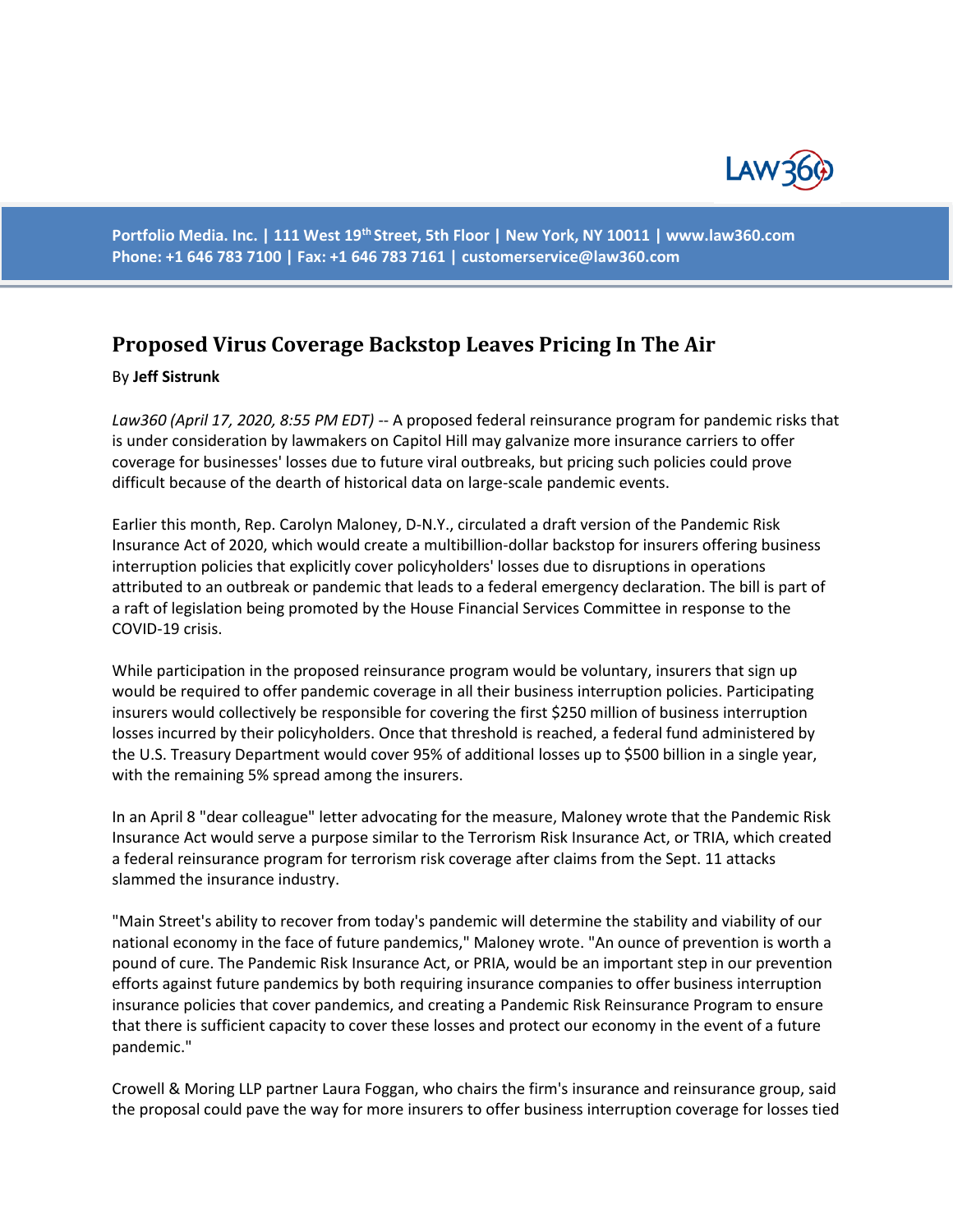to future pandemics. Given the size of the potential risk, many insurers have limited their exposure to pandemics in recent years by inserting exclusions for virus-related losses.

Without some type of federal backstop, Foggan said, "it is just not possible for insurers under traditional policies to cover these kinds of losses."

"If we are going to move forward and create a marketplace for this coverage in the future, we need some protections for insurers in place," she said. "I think a program like PRIA would be an important underpinning for creating a marketplace where pandemic business interruption coverage can be introduced."

However, even the presence of a federal backstop may not be enough to entice more carriers to participate in the market for pandemic-related business interruption insurance. The COVID-19 pandemic is a rare event, and insurers don't have reams of historical data on similar events for reference; that would make pricing premiums a challenge.

"The premium must be fair and reasonable, but also accurately priced, which may be difficult to do," said Fred Karlinsky, co-chair of Greenberg Traurig LLP's insurance regulatory and transactions practice group. "There is not currently a lot of data to allow insurers to price these coverages accordingly, not only for the consumer but for the risk of loss and any reinsurance or other risk transfer mechanisms that they may use."

The PRIA proposal comes as the insurance industry is facing heightened pressure from policyholder advocates and some lawmakers to be part of a solution for businesses' financial woes following federal, state and local lockdown orders. The pandemic has already spawned dozens of lawsuits by companies seeking coverage under existing business interruption policies, as well as controversial proposals in several state legislatures and Congress that would retroactively force business interruption insurers to cover losses tied to COVID-19, notwithstanding the presence of any applicable exclusions or limitations on coverage.

McKool Smith PC principal Robin Cohen, who heads the firm's insurance recovery practice, said a forward-thinking program like PRIA could be an important piece of the puzzle for financially beleaguered policyholders. She said she expects that when many business interruption policies come up for renewal, insurers will "be looking to button them up in a way to preclude or very much limit any coverage for pandemics."

"Just as with the terrorism legislation, there is going to be a need for policyholders to be able to buy some sort of coverage to protect against future pandemics," Cohen said. "This proposal is a prospective move in light of what the insurance industry is likely to do on future policies."

But Cohen emphasized that she hopes the retroactive proposals will also gain traction, as a growing number of policyholders are in need of immediate relief as they look to dig themselves out from under the current pandemic.

"It is important that these legislative proposals are retroactive and deal with having the carriers reimburse the policyholders irrespective of whether they deem these losses to be covered under their policies," she said. "Since those proposals are retroactive, it appears that they could coexist with this prospective PRIA legislation."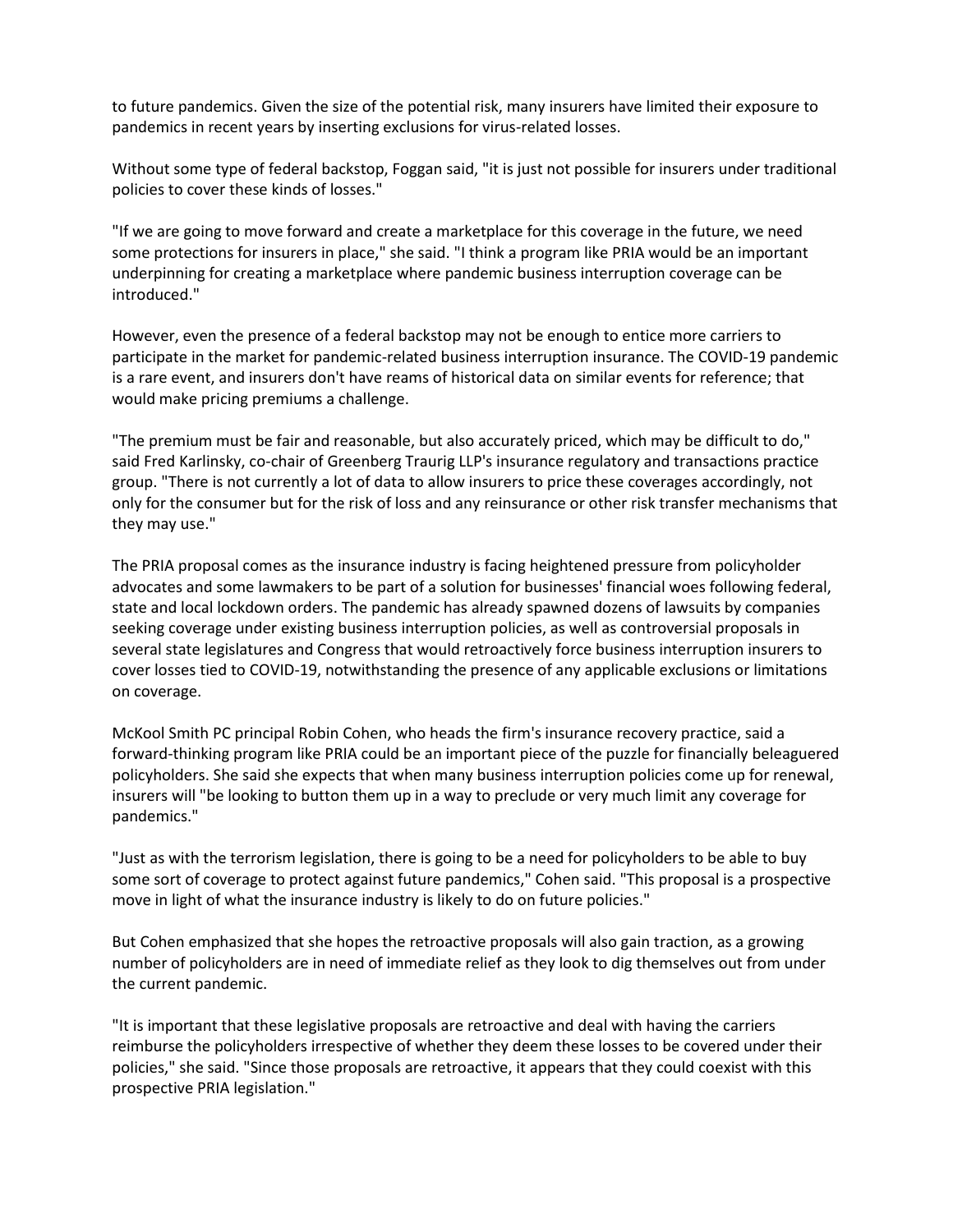By contrast, though, Foggan said the retroactive proposals are "extraordinarily troubling," as they may be vulnerable to constitutional challenges by insurers and don't acknowledge "the reality of the size of the losses collectively and the impact on the viability of the industry generally." The PRIA proposal, on the other hand, could be part of a viable long-term solution, she said.

"From the 20,000-foot level, we have had a number of proposals that are not constructive, a deep need for something immediate that is more constructive, and then a need for something that looks to the future. PRIA falls into that latter category," she said.

"The future is not that far off, because in many pandemic situations, there has been a resurgence," Foggan added. "We may need to have something in place before we get to a potential second wave."

Hinshaw & Culbertson LLP partner Judy Selby, who represents insurance companies, said it is unclear whether the proposed PRIA program would give insurers the necessary peace of mind to launch or expand business interruption coverage for pandemic risks. While the program is modeled on TRIA, terrorism events tend to be limited in geographical scope and duration, while "there is no safe place in this global pandemic, and it is extending for a long time," she said.

"I suspect a lot of insurers will take a look at this and consider the most fundamental issue, which is whether pandemics are an insurable risk, even with a government backstop," Selby said. "It is just such a massive and unpredictable exposure, and it is hard for one private industry to take on the financial impact of a truly national crisis."

A key question surrounding the PRIA proposal is how much participating insurance companies would have to pay the federal government for reinsurance premiums to fund the backstop, as insurers would ultimately pass those costs along to policyholders. If insurers wind up having to charge high premiums for business interruption policies with pandemic coverage, many companies may be dissuaded from purchasing them, according to attorneys.

"Particularly in the first few years, if this program is funded solely by reinsurance premiums, would they be able to get enough funding?" said Morgan Lewis & Bockius LLP partner Scott Fischer, who previously served as the executive deputy superintendent for insurance at the New York Department of Financial Services. "Without any capital, the question becomes how high premiums would be, and whether John Q. Public — for instance, a sole proprietorship or gig economy worker — would be able to buy these policies."

Insurance companies' efforts to accurately price policies under the PRIA program could be further complicated by the lack of historical loss data on major pandemics and the possibility that some insurers may lose pending court battles over coverage for policyholders' COVID-19 losses and be required to pay out millions on existing policies, according to attorneys.

While no court has yet issued a decision on the merits in a COVID-19 business interruption coverage dispute, many companies have argued in complaints against their carriers that the pandemic's spread fulfills the common requirement that a loss be tied to "direct physical loss or damage" to property. To bolster that argument, those policyholders pointed to the language of various government shutdown orders highlighting the novel coronavirus' ability to remain on surfaces for days.

In addition, at least one company has argued that the virus exclusion in its business interruption policy is unenforceable because it conflicts with a separate policy endorsement that expressly extends coverage